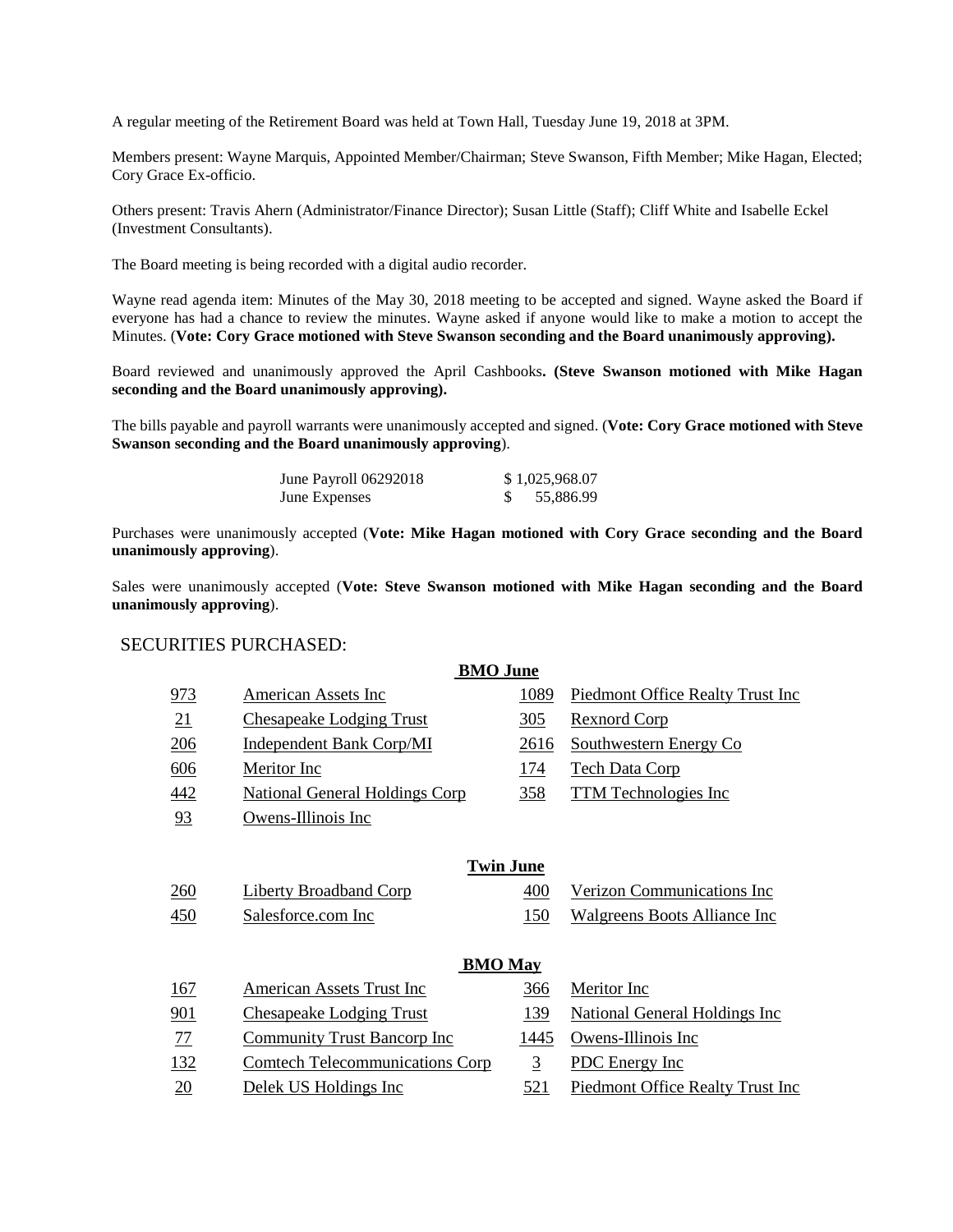| 21         | Domtar Corp                          | 474  | <b>Rexnord Corp</b>           |
|------------|--------------------------------------|------|-------------------------------|
| <u>128</u> | <b>Esterline Technologies Corp</b>   | 2565 | <b>Southwestern Energy Co</b> |
| 741        | <b>HMS</b> Holdings Corp             | 115  | <b>Stifel Financial Corp</b>  |
| 582        | <b>Hancock Whitney Corp</b>          | 314  | <b>TTM Technologies Inc</b>   |
| 57         | <b>Hilltop Holdings Inc</b>          | 58   | <b>Tech Data Corp</b>         |
| 119        | <b>Independent Bank Companies MI</b> |      |                               |

# SECURITIES

# SOLD:

## **BMO June**

| 939        | <b>Bancorpsouth Bank</b> | 112  | Moog Inc                    |
|------------|--------------------------|------|-----------------------------|
| <u>133</u> | DCT Industrial Trust Inc |      | 566 Penn National Gamin Inc |
| 1301       | Gray Television Inc      |      | 1558 Rowan Cos Plc          |
| <u>550</u> | Homestreet Inc           | 890. | Xcerra Corp                 |

### **Twin June**

| 1050 | Corecivic Inc           | 230 | Microsoft Corp |
|------|-------------------------|-----|----------------|
| 200  | Marathon Petroleum Corp | 450 | Walmart Inc    |

#### **BMO May**

| 25             | 1st Source Corp                                 | 20              | Kaiser Aluminum Corp             |
|----------------|-------------------------------------------------|-----------------|----------------------------------|
| 287            | <b>Abraxas Petroleum Corp</b>                   | 98              | <b>KB</b> Home                   |
| 155            | <b>Acco Brands Corp</b>                         | 51              | Kimball International Inc        |
| <u>121</u>     | <b>Allscripts Healthcare Solutions</b>          | 292             | <b>KLX</b> Inc                   |
| 122            | American Axle & Manufacturing                   | $\frac{46}{5}$  | <b>Koppers Holdings Inc</b>      |
| 92             | <b>American Equity Investment Life</b><br>Ins.  | 37              | <b>Korn/Ferry International</b>  |
| 36             | <b>American Renal Associates Holdings</b>       | <u>56</u>       | <b>Kraton Corp</b>               |
| <u>399</u>     | Angiodynamics Inc                               | $\frac{76}{9}$  | <b>Lantheus Holdings Inc</b>     |
| 47             | <b>Argo Group International Holdings</b><br>Ltd | <u>57</u>       | La-Z-Boy Inc                     |
| 92             | <b>Ashford Hospitality Trust Inc</b>            | <u>78</u>       | Louisiana-Pacific Corp           |
| 23             | <b>Bancfirst Corp</b>                           | $\frac{39}{2}$  | <b>Mack-Cali Realty Corp</b>     |
| 160            | <b>Bancorpsouth Bank</b>                        | $\frac{76}{9}$  | Matrix Service Co                |
| $\overline{9}$ | <b>Bank of Marin Bancorp</b>                    | $\frac{46}{5}$  | Meridian Bioscience Inc          |
| 47             | <b>Banner Corp</b>                              | $\overline{40}$ | <b>Merit Medical Systems Inc</b> |
| $\frac{56}{5}$ | <b>Benchmark Electronics Inc</b>                | $\overline{26}$ | Minerals Technologies Inc        |
| 43             | <b>Black Hills Corp</b>                         | $\overline{45}$ | Moog Inc                         |
| 63             | <b>Boise Cascade Co</b>                         | <u>69</u>       | <b>Myriad Genetics Inc</b>       |
| 87             | <b>Bristow Group Inc</b>                        | 35              | <b>Natus Medical Inc</b>         |
| $\overline{5}$ | <b>CACI</b> International Inc                   | 27              | Nelnet Inc                       |
| $\frac{76}{1}$ | Caesarstone Ltd                                 | 190             | <b>Newpark Resources Inc</b>     |
|                |                                                 |                 |                                  |

| 20              | <b>Kaiser Aluminum Corp</b>      |
|-----------------|----------------------------------|
| <u>98</u>       | <b>KB</b> Home                   |
| <u>51</u>       | <b>Kimball International Inc</b> |
| <u>292</u>      | <b>KLX</b> Inc                   |
| <u>46</u>       | <b>Koppers Holdings Inc</b>      |
| <u>37</u>       | <b>Korn/Ferry International</b>  |
| $\frac{56}{5}$  | <b>Kraton Corp</b>               |
| <u>76</u>       | <b>Lantheus Holdings Inc</b>     |
| 57              | La-Z-Boy Inc                     |
| <u>78</u>       | Louisiana-Pacific Corp           |
| <u>39</u>       | <b>Mack-Cali Realty Corp</b>     |
| 76              | <b>Matrix Service Co</b>         |
| 46              | Meridian Bioscience Inc          |
| 40              | <b>Merit Medical Systems Inc</b> |
| $\frac{26}{5}$  | <b>Minerals Technologies Inc</b> |
| <u>45</u>       | Moog Inc                         |
| 69              | <b>Myriad Genetics Inc</b>       |
| $\overline{35}$ | <b>Natus Medical Inc</b>         |
| <u>27</u>       | <b>Nelnet Inc</b>                |
| <u>190</u>      | <b>Newpark Resources Inc</b>     |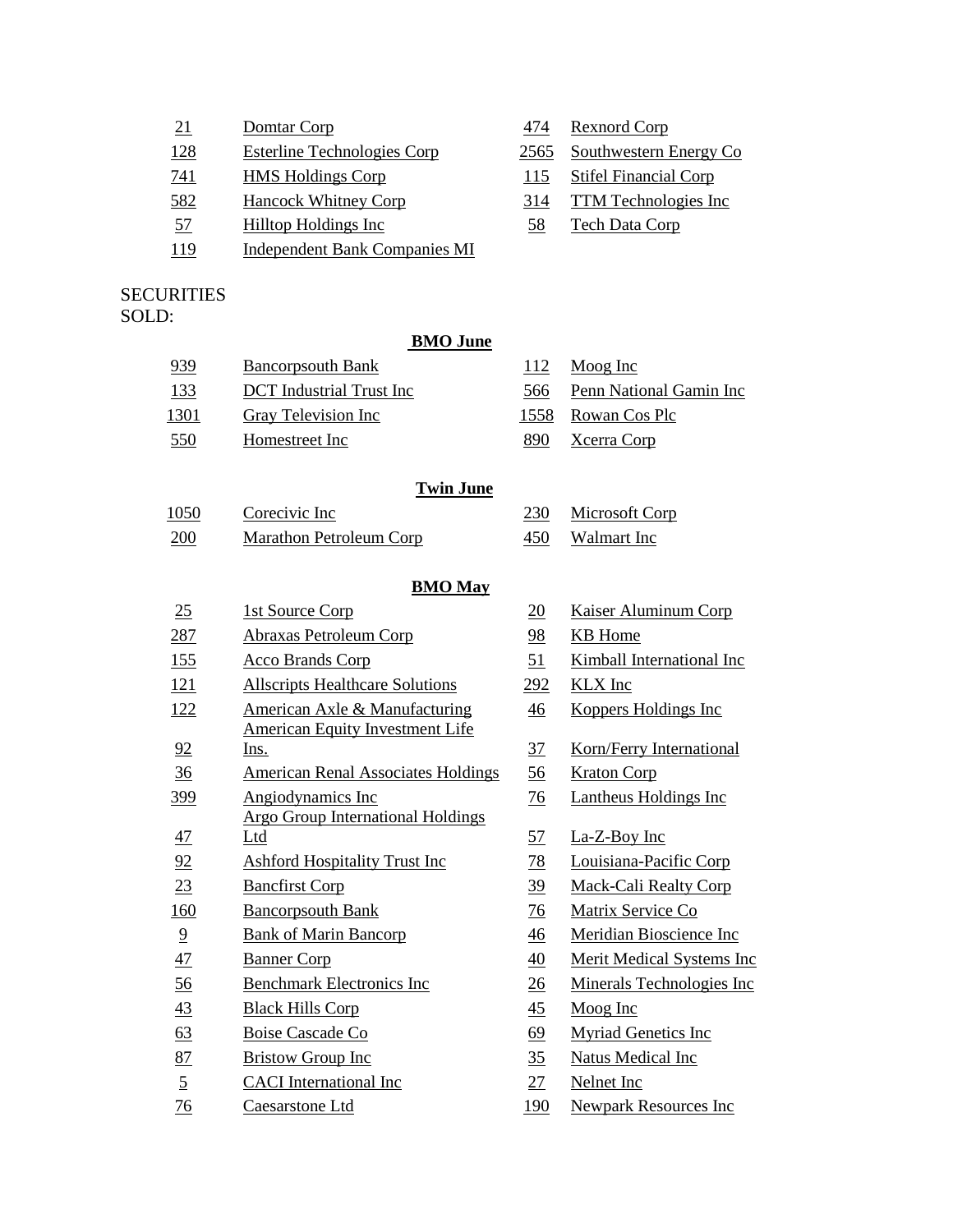| 101              | Callon Petroleum Co                       | 98              | <b>NMI Holdings Inc</b>                |
|------------------|-------------------------------------------|-----------------|----------------------------------------|
| $\overline{14}$  | <b>Cathay General Bancorp</b>             | <u>50</u>       | Northwestern Corp                      |
| 35               | Central Garden & Pet Co                   | 43              | <b>Orthofix International NV</b>       |
| 68               | <b>Central Pacific Financial Corp</b>     | 30              | PDC Energy Inc                         |
| 74               | <b>CNO</b> Financial Group Inc            | 345             | PDL Biopharma Inc                      |
| <u>48</u>        | Cohu Inc                                  | 26              | Peapack Gladstone Financial Co         |
| 28               | Columbux McKinnon Corp/NY                 | 528             | Penn National Gaming Inc               |
| <u>19</u>        | Commed Corp                               | <u>18</u>       | Peoples Bancorp Inc/OH                 |
| 49               | <b>Comtech Telecommunications Corp</b>    | 55              | Perficient Inc                         |
| 22               | Cooper-Standard Holdings Inc              | 33              | Perry Ellis International Inc          |
| $\frac{46}{5}$   | <b>Covenant Transportation Group</b>      | 54              | Phibro Animal Health Corp              |
| 50               | <b>CSG Systems International Inc</b>      | 81              | <b>PNM Resources Inc</b>               |
| <u>79</u>        | <b>Customers Bancorp Inc</b>              | 78              | Portland General Electric Co           |
| 310              | <b>DCT</b> Industrial Trust Inc           | <u>128</u>      | <b>Preferred Apartment Communities</b> |
| 1688             | Dean Foods Co                             | 17              | Preferred Bank/Los Angeles CA          |
| 27               | Deckers Outdoor Corp                      | 190             | <b>Progress Software Corp</b>          |
| 43               | Delek US Holdings Inc                     | 78              | <b>Quanex Building Products Corp</b>   |
| 70               | Diodes Inc                                | 1042            | Rowan Cos Plc                          |
| 94               | <b>DSW</b> Inc                            | 2614            | <b>RPX Corp</b>                        |
| 38               | El Paso Electric Co                       | 68              | Rudolph Technologies Inc               |
| 33               | <b>Emcor Group Inc</b>                    | 50              | <b>Rush Enterprises Inc</b>            |
| 41               | <b>Emergent Biosolutions Inc</b>          | 31              | <b>S&amp;T Bancorp Inc</b>             |
| $\frac{45}{5}$   | <b>Employers Holdings Inc</b>             | <u>18</u>       | <b>Safety Insurance Group Inc</b>      |
| 22               | <b>Enanta Pharmaceuticals Inc</b>         | 461             | <b>Sandy Spring Bancorp Inc</b>        |
| 53               | Entegris Inc                              | <u>13</u>       | Saul Centers Inc                       |
| 16               | <b>Esterline Technologies Corp</b>        | 17              | Selective Insurance Group Inc          |
| 58               | <b>Exterran Corp</b>                      | <u> 144</u>     | <b>Smart &amp; Final Stores Inc</b>    |
| 37               | <b>Fidelity Southern Corp</b>             | 170             | <b>SRC</b> Energy Inc                  |
| $\underline{24}$ | <b>Financial Institutions Inc</b>         | 52              | <b>Stag Industrial Inc</b>             |
| <u> 13</u>       | <b>First Defiance Financial Corp</b>      | <u> 27 </u>     | Stepan Co                              |
| 101              | <b>First Industrial Realty Trust</b>      | 81              | Stoneridge Inc                         |
| 25               | <b>Franklin Financial Network Inc</b>     | <u>54</u>       | Sykes Enterprises Inc                  |
| 25               | Genesco Inc                               | 65              | Tailored Brands Inc                    |
| $\underline{29}$ | <b>Global Brass &amp; Copper Holdings</b> | <u>401</u>      | Tetra Technologies Inc                 |
| <u>54</u>        | <b>Gray Television Inc</b>                | <u> 147</u>     | <b>Travelport Worldwide Ltd</b>        |
| 10               | <b>Great Southern Bancorp Inc</b>         | <u>39</u>       | <b>Trico Bancshares</b>                |
| $\frac{74}{1}$   | <b>Great Western Bancorp Inc</b>          | 31              | Trinseo SA                             |
| 81               | Hanmi Financial Corp                      | 92              | <b>Trueblue Inc</b>                    |
| 62               | <b>Hawaiian Holdings Inc</b>              | <u> 146</u>     | <b>Trustco Bank Corp NY</b>            |
| $\underline{60}$ | Herman Miller Inc                         | $\overline{20}$ | <b>Umpqua Holdings Corp</b>            |
| 131              | <b>Hersha Hospitality Trust</b>           | 11              | <b>Unifirst Corp/MA</b>                |

| <u>98</u>        | <b>NMI Holdings Inc</b>                |
|------------------|----------------------------------------|
| $\underline{50}$ | <b>Northwestern Corp</b>               |
| 43               | <b>Orthofix International NV</b>       |
| $\overline{30}$  | <b>PDC</b> Energy Inc                  |
| <u>345</u>       | <b>PDL</b> Biopharma Inc               |
| $\frac{26}{5}$   | <b>Peapack Gladstone Financial Co</b>  |
| <u>528</u>       | <b>Penn National Gaming Inc</b>        |
| <u>18</u>        | Peoples Bancorp Inc/OH                 |
| 55               | Perficient Inc                         |
| <u>33</u>        | <b>Perry Ellis International Inc.</b>  |
| <u>54</u>        | <b>Phibro Animal Health Corp</b>       |
| 81               | <b>PNM Resources Inc</b>               |
| <u>78</u>        | <b>Portland General Electric Co</b>    |
| <u> 128</u>      | <b>Preferred Apartment Communities</b> |
| 17               | Preferred Bank/Los Angeles CA          |
| <u> 190</u>      | <b>Progress Software Corp</b>          |
| <u>78</u>        | <b>Quanex Building Products Corp</b>   |
| 1042             | <b>Rowan Cos Plc</b>                   |
| <u> 2614</u>     | <b>RPX Corp</b>                        |
| $\underline{68}$ | Rudolph Technologies Inc               |
| 50               | <b>Rush Enterprises Inc</b>            |
| 31               | <b>S&amp;T Bancorp Inc</b>             |
| <u>18</u>        | <b>Safety Insurance Group Inc</b>      |
| <u>461</u>       | <b>Sandy Spring Bancorp Inc</b>        |
| <u>13</u>        | <b>Saul Centers Inc</b>                |
| <u>17</u>        | <b>Selective Insurance Group Inc</b>   |
| <u> 144</u>      | <b>Smart &amp; Final Stores Inc.</b>   |
| <u>170</u>       | <b>SRC</b> Energy Inc                  |
| $\frac{52}{5}$   | Stag Industrial Inc                    |
| <u> 27</u>       | <u>Stepan Co</u>                       |
| 81               | Stoneridge Inc                         |
| <u>54</u>        | <b>Sykes Enterprises Inc.</b>          |
| 65               | <b>Tailored Brands Inc</b>             |
| <u>401</u>       | <b>Tetra Technologies Inc</b>          |
| <u> 147</u>      | <u>Travelport Worldwide Ltd</u>        |
| <u>39</u>        | <b>Trico Bancshares</b>                |
| <u>31</u>        | <u>Trinseo SA</u>                      |
| <u>92</u>        | <b>Trueblue Inc</b>                    |
| <u> 146</u>      | <b>Trustco Bank Corp NY</b>            |
| <u>70</u>        | <u>Umpqua Holdings Corp</u>            |
| <u> 11</u>       | <b>Unifirst Corp/MA</b>                |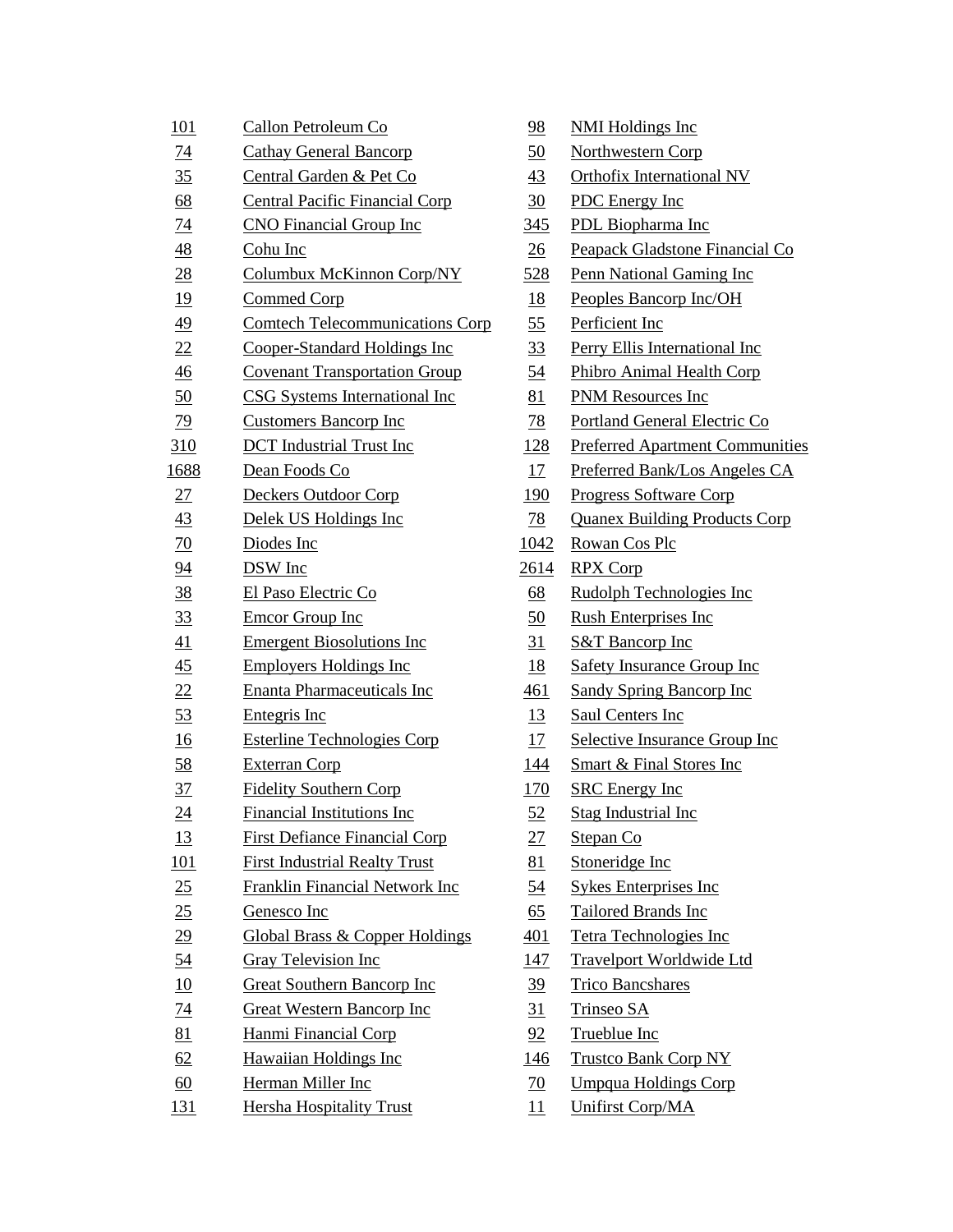| 88              | <b>Hibbett Sports Inc</b>             | <u>55</u> | United Community Banks Inc/GA        |
|-----------------|---------------------------------------|-----------|--------------------------------------|
| <u>305</u>      | <b>Highpoint Resources Corp</b>       | <u>49</u> | <b>US Silica Holdings Inc</b>        |
| 123             | Hilltop Holdings Inc                  | 41        | Virtusa Corp                         |
| 93              | Homestreet Inc                        | 116       | Vishay Intertechnologiy Inc          |
| 62              | <b>Horace Mann Educators Corp</b>     | 288       | W&T Offshore Inc                     |
| <u>14</u>       | <b>Hyster-Vale Materials Handling</b> | <u>45</u> | Walker & Dunlop Inc                  |
| $\overline{40}$ | <b>ICF</b> International Inc          | 62        | Washington Federal Inc               |
| <u>74</u>       | Innoviva Inc                          | <u>24</u> | <b>Watts Water Technologies Inc.</b> |
| 51              | <b>Integer Holdings Corp</b>          | 37        | <b>Wintrust Financial Corp</b>       |
| 67              | <b>International Bancshares Corp</b>  | 1186      | Xcerra Corp                          |
| 232             | Investors Bancorp Inc                 | 131       | Xenia Hotels & Resorts Inc           |
| 106             | Iridium Communications Inc            | <u>40</u> | XO Group Inc                         |
| 15              | Johnson Outdoors Inc                  |           |                                      |

Frank Tedesco and Mark McDonnel of **Hillswick Asset Management** updated the Board on portfolio performance and provided a general discussion of Bonds. The Board thanked Frank and Mark for their time and they left the meeting @3:15PM.

Cliff White and Isabelle Eckel of Morgan Stanley/Graystone reviewed the investment policy, specifically asset allocation. Isabelle explained annually in March the Morgan Stanley Global Investment Committee provides the 7 yr. and 20 yr. "Forecast of Asset Class Returns". Isabelle and Cliff reviewed tweaks that could be made to the asset allocation to Increase return. However, the changes would increase risk from 11.3% to 12.1% for an increase in return of .4%. Cliff and Isabelle advised no changes at this time. **(Vote: Cory Grace motioned with Steve Swanson seconding and the Board unanimously approving to make no changes to the asset allocation based on the consultant's recommendation).** The Board thanked Cliff and Isabelle for their time and they left the meeting @3:38PM.

The Board unanimously approved the following new members: **Myles Freeman**, Water Distribution Operator, start date 5/28/2018 (replaces John Freitas - transfer); **Aaron Henry**, Director of Land Use and Community Services, start date 6/4/2018 (new position – reorganization) **(Vote: Steve Swanson motioned with Cory Grace seconding and the Board unanimously approving).**

The Board noted with sympathy the passing of **Phyllis Kelly**, Non-contrib. surviving spouse of retiree **Joseph E. Kelley, Jr.**

The Board unanimously approved the following retirements: **Kevin Farrell**, Superannuation Option C, effective 7/17/18; **Karen Nelson**, Superannuation Option C, effective 6/30/18.

**(Vote: Cory Grace motioned with Steve Swanson seconding and the Board unanimously approving).**

Approvals received from PERAC: **Paul Stone**

Travis Ahern, Administrator/Finance Director reviewed PERAC Memo's and other items of interest.

- Travis reviewed the CY2017 PERAC Investment Report
- Travis informed the Board the Town is conducting a non-union Mkt. study which includes retirement staff.
- Travis mentioned the June Retirement newsletter is being released to members and retirees.